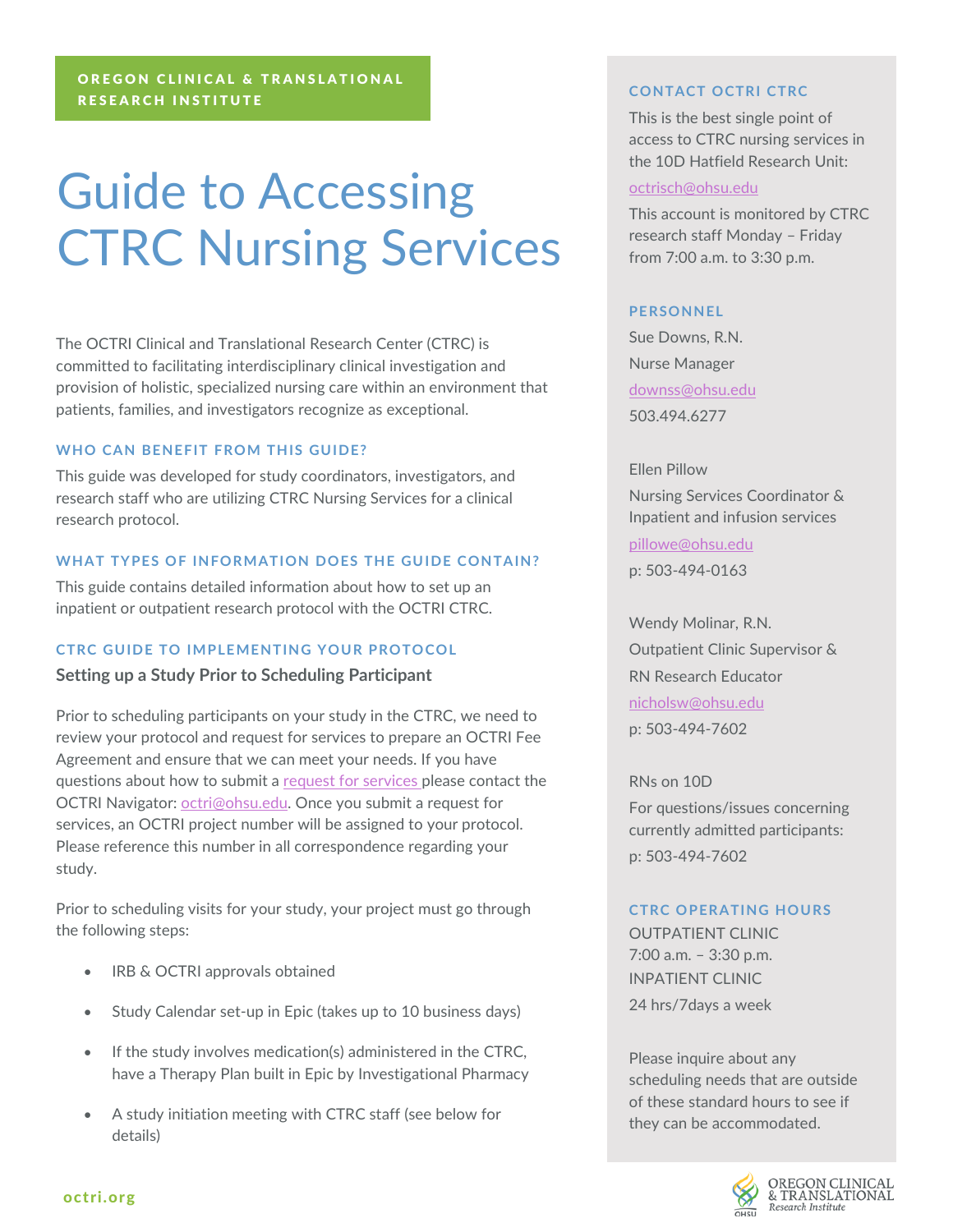- The Physicians' orders, study calendar and infusion plan have been finalized
- The in-service held (preferably 1-2 weeks prior to the first visit)

# *Submitting a Study Using the CTRC to the IRB*

When a new study utilizing the CTRC is started in the eIRB, you must indicate in the IRQ that there will be clinical services performed if ANY of the clinical services will be performed in the CTRC. You must also indicate that your study will utilized CTRC resources (under Ancillary Reviews and Notifications).

# *Building an Epic Therapy Plan*

If the study also involves mediation(s), the study will need a Therapy built in Epic as follows:

- 1. Upload the CTRC Research Medication Template Form in the eCRIS pharmacy smart form and also send it to Research Pharmacy at INVDRUGS@OHSU.edu
- 2. Once the study coordinator receives a final CTRC Research Medication Template Form and Epic catalog request from Research Pharmacy, complete the online template submission and include both the 'CTRC Research Medication Template Form' and 'Epic Catalog' sheet.
- 3. The study coordinator Coordinates validation in Sandbox with all identified reviewers (PI, RPS, etc.) and compiles and submits via email all edits back to Pharmacy Informatics to build and indicates if revalidation is needed.
- 4. When the Therapy plan is complete, the Study Coordinator will receive an email from Pharmacy Informatics notifying them that the plan is complete.

# *Building an Epic Study Calendar*

The Epic calendar for the study will be requested by the CTRC and built by the Epic Research team. Please note, however, that the build can take up to 1 week and the Epic Research account, which is created once the study is approve in eCRIS, is required to release the calendar for use in the study.

# *Study Initiation Meeting (required for any studies using RN services)*

When you receive the OCTRI Approval email for your project you will be instructed to contact the CTRC to set up an initiation meeting. Attendees to the meeting should be a CTRC staff member, the PI and/or study coordinator(s).

The initiation meeting is a forum for an informal discussion on the procedures you are requesting from the CTRC nursing staff. Note that if the scope of services has changed from the time of the initial request to the time of implementation, then your Fee Agreement may need to be amended to reflect the procedures and costs accurately.

Topics covered at the initiation meeting include:

- Detail of procedures for each visit
- Timing and location of visits
- Specimen handling needs
- Research pharmacy involvement
- Bionutrition involvement



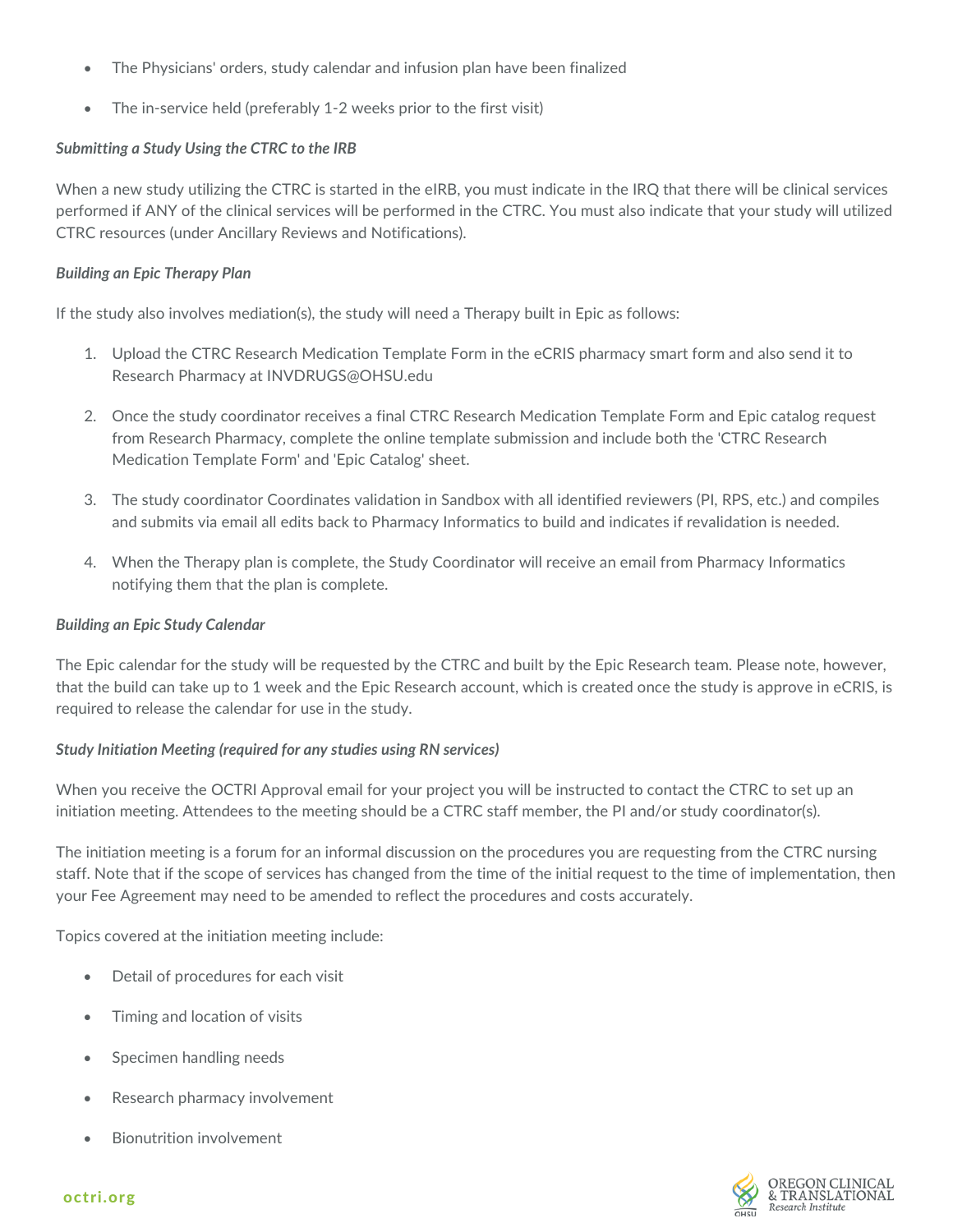• Physician orders

# *Protocol-Specific Physician Orders*

MD orders for research activities in the CTRC will be on paper. The CTRC will provide guidance regarding how to develop your orders in the study initiation meeting. All orders must be signed by the PI or co-PI with privileges to practice medicine at OHSU. In the event the PI is not an MD/DO, an MD/DO or equivalent with privileges to practice medicine at OHSU and listed as personnel on the IRB approved study submission must sign all orders. For all OHSU clinical services completed for your protocol in the CTRC, you will need to place orders in Epic.

Our staff are available to work with you in developing the paper orders for your protocol. For information regarding how to set up your electronic orders in Epic, please see the user guide "[Epic Order Entry for Rese](https://bridge.ohsu.edu/cs/itg/projects/eri/_layouts/15/WopiFrame.aspx?sourcedoc={8BC3D775-3A29-442A-B58E-2D7BB4EA3AE1}&file=Epic%20Order%20Entry%20for%20Research%20-%20User%20Guide.docx&action=default)arch Staff".

You may also need to develop a summary of nursing procedures for the study. The CTRC has electronic templates available to assist you in the development of this summary.

In addition to the study procedures, orders must also include:

- Principal Investigator
- Covering medical staff
- Participant name, DOB, MRN/Subject ID (except for Standing orders)
- Date of visit (except Standing orders)
- Code status
- **Allergies**
- Diet
- Protocol number and title
- Participant diagnosis
- Procedure date(s)
- Medical staff original signature/date signed or Epic electronic signature

## *Internal Documents Utilized to Support your Protocol*

Our staff will create documents which we use to help us prepare for and perform your protocol. We require a minimum of one full week to create the internal documents once your orders are finalized. These documents may include:

- Nursing flow sheets
- Protocol guide
- Lab requisitions
- Specimen and chart labels

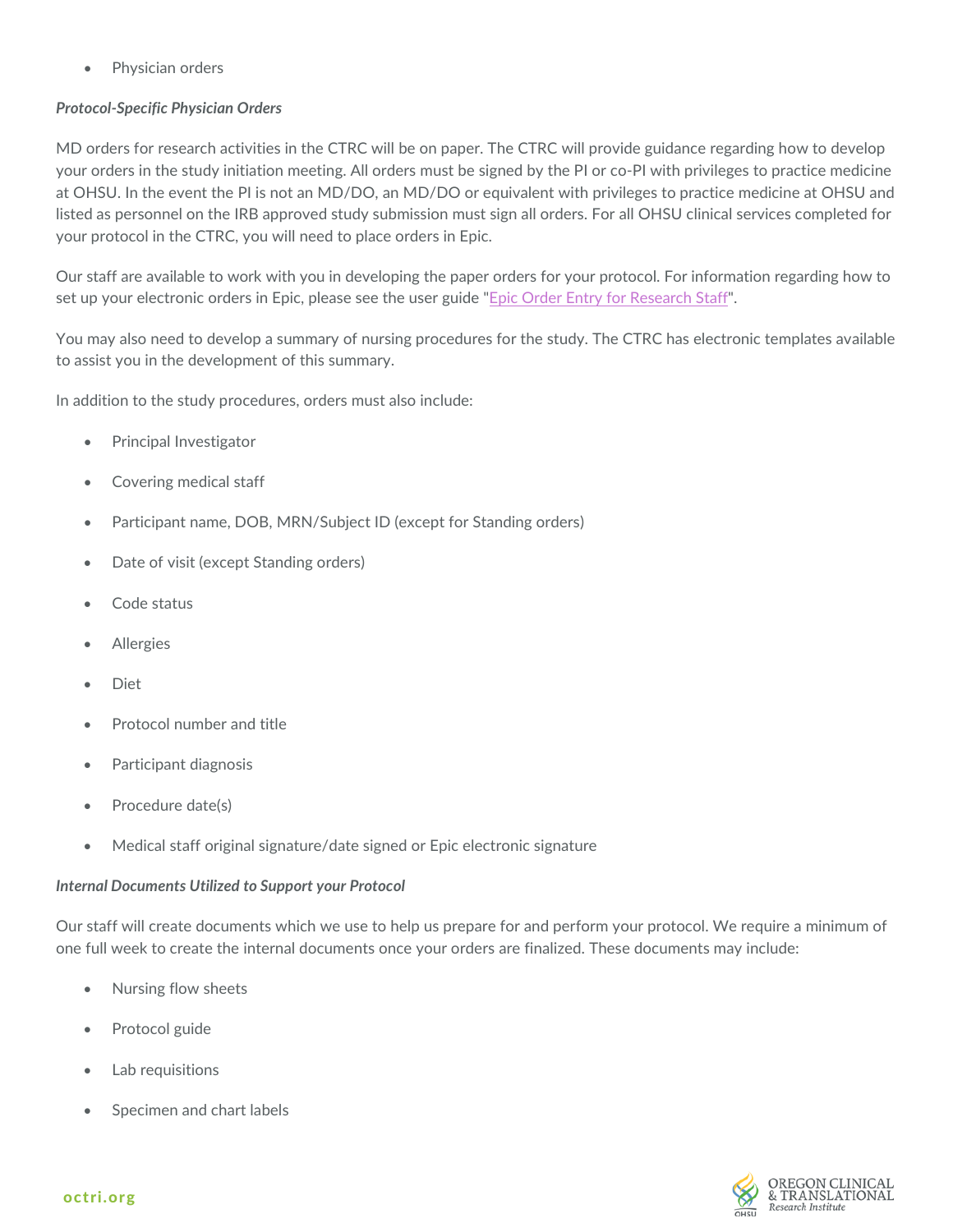We will need your finalized orders to prepare our flow sheets and other documents. These documents along with the Physician's Orders will be reviewed at the In-service

# *In-Service Meeting*

1-2 weeks prior to the first scheduled study visit, an in-service will be conducted with the CTRC. Once a date is identified, the CTRC will send an In-service appointment request via email to the PI and study staff, the CTRC RN educator, lab staff, bionutrition staff and to the research pharmacy if needed. The PI is required to attend the in-service meeting. At the Inservice, we cover the following:

- Study staff and CTRC introductions
- Study background, what you hope to learn, and details of the participant population
- Procedures of the study, orders and flow sheets
- Needs of the lab, bionutrition, research pharmacy, as appropriate
- Orientation to any special equipment, or special needs of the participant
- Q&A

Once the Epic Study Calendar and Therapy Plan, if applicable, are complete, participants can be seen in the CTRC.

# **Scheduling Participants & Preparing A Study Visit**

## *Pre-Scheduling Requirements:*

- Before scheduling a patient for their first visit in the CTRC all participants must be registered by [OHSU](https://ohsu.ellucid.com/documents/view/6195)  [Registration to get an Medical Record Number \(MRN\).](https://ohsu.ellucid.com/documents/view/6195)
- Additionally all participants must be enrolled in eCRIS prior to scheduling their appointment at the CTRC.
- Epic will be updated with a nightly batch file with the research association.
- If a patient has not yet signed an informed consent form, the Study Staff should request that a Pre-Consent status is applied to the patient in Epic by the CRBO (note: this links the patient to the study in a pre-active status) by completing and sending a Research Subject Pre-Consent Status [form](https://o2.ohsu.edu/clinical-research-services/clinical-research-billing-office/billing-resources.cfm) to the CRBO. Confirm that the research flag has been created for the subject in Epic prior to sending a request to schedule, as the CTRC cannot schedule a research subject until this flag is activated.

## *How to Schedule a Visit:*

Once you have completed the above, to schedule a study visit, **send email requests** to OCTRI Scheduling: [octrisch@ohsu.edu.](mailto:octrisch@ohsu.edu) Please follow the [guide found here](https://www.ohsu.edu/sites/default/files/2019-07/OCTRI_PDF_CTRC_nursing_FINAL.pdf) for the format for participant scheduling requests.

- Please schedule your participants as far in advance as possible, since all visits are subject to staff and space availability.
- Scheduling staff will respond to your requests as soon as possible, please allow for up to 48 hours. If you need a more immediate response, please send your message "**high importance**" and we will respond the same day, or next business day if you inquire after 1530.

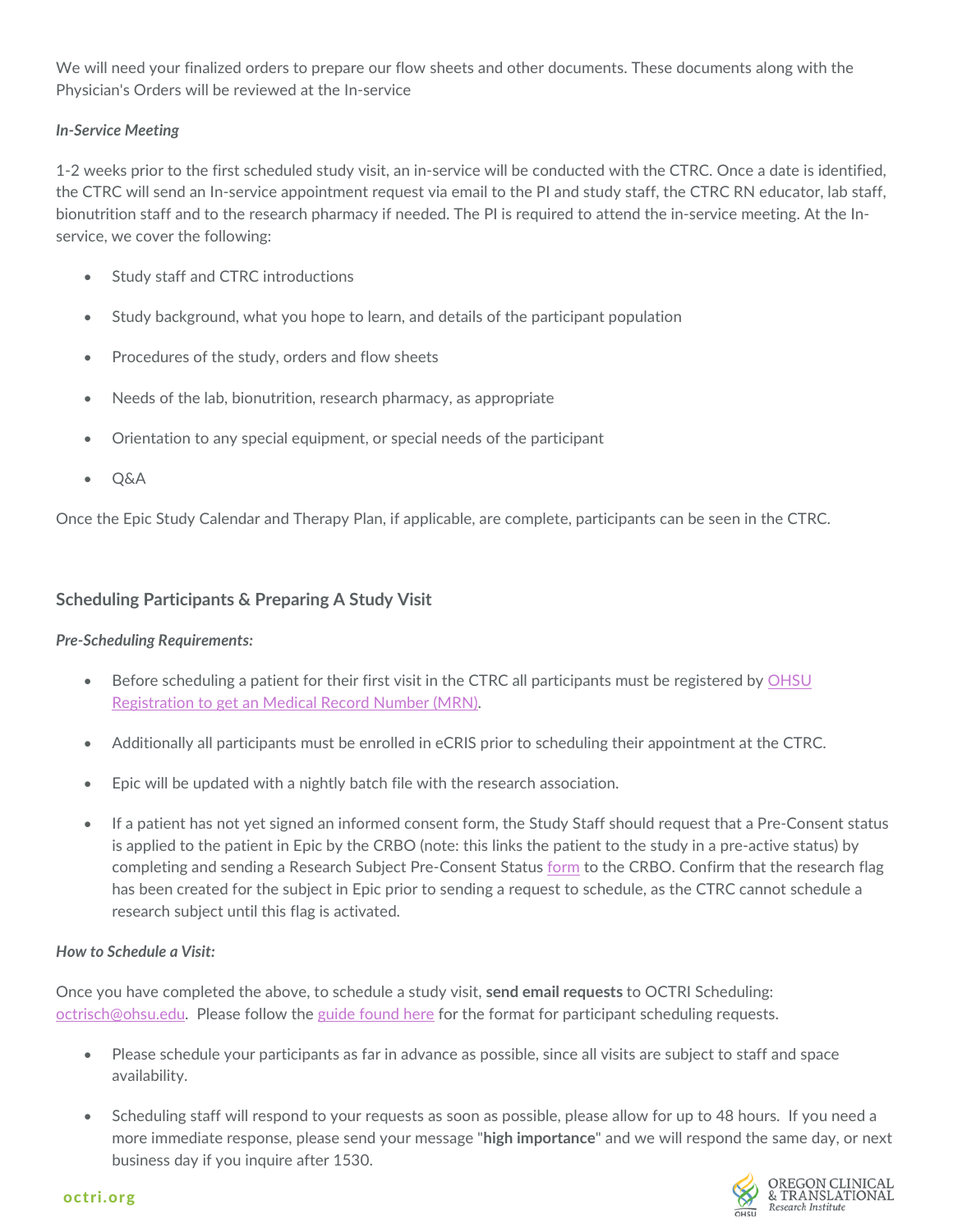- For studies that demonstrate a need, holds may be placed on the schedule to ensure availability of space and staff for a specific visit.
- Holds will be lifted 3 weeks prior to use date unless we have a participant name confirmation from study staff. This timing may be flexed if required by the protcol.
- If you are not able to make your appointment with less than a 24 hour M-F notice, in addition to emailing OCTRI [Scheduling.](mailto:octrisch@ohsu.edu) **please also call the clinic desk at 503-494-0150 or the nurses' station at 503-494-7602**. If after hours, please leave a message.

#### *Preparing for a Study Visit*

Once you have a study visit confirmed in the CTRC, please provide the following:

- 1. Tubes, labels or other supplies provided by the study (if any).
- 2. Copy of the signed Informed Consent Form (see below), unless it is available to view in EPIC.
- 3. Physician's orders

*Participant specific orders***:** Original paper orders signed by the PI/credentialed study staff, must be delivered to 10D 2 business days prior to the visit. If you are not able to deliver original orders to the unit within this time frame, please fax the signed originals to the unit and bring the originals at a later time, but no later than the start of the visit. Orders placed in Epic must be signed prior to the day of the visit.

## *Informed Consent Form*

The Informed Consent Form must be signed by all required parties prior to the start of any study procedures.

You may also schedule participants for the consenting visit in our areas, but our staff may not begin the admission process or the study procedures until the consenting process is complete.

For minimally-invasive procedures, our staff will seek confirmation from the participant that s/he has signed an Informed Consent Form prior to beginning any procedures.

For any procedures more than minimally invasive, our staff must first view the signed consent. If your study has multiple visits, our staff is required to view the consent for each visit.

Informed consent forms must be [scanned into Epic.](https://ohsu.ellucid.com/documents/view/279) By having your participant consents scanned into EPIC, our staff will be able to view them prior to each visit. We suggest you send copies of the signed consent to HIS as soon as possible in order to simplify the consent verification process.

## *Medical Staff Coverage Considerations*

A medical staff person who is listed on the IRB Submission must be available by phone or pager anytime a participant is in the CTRC. For some studies, based on risk of the intervention, the medical staff must be on campus to respond to a medical emergency during the participant visits. We will assess the need for such requirements on a study by study basis.

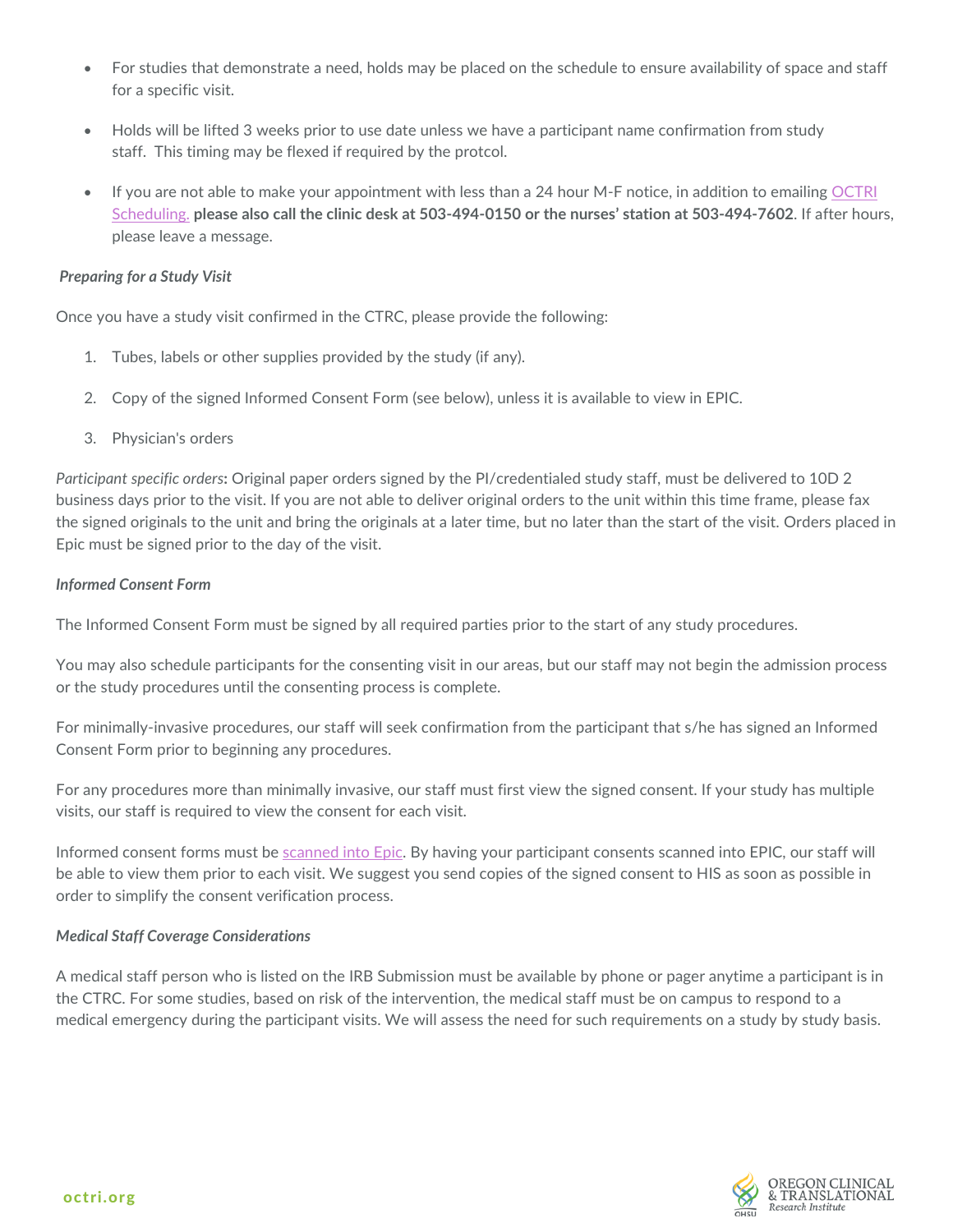# *Medication Considerations*

# STUDY MEDICATIONS

If the visit involves medications, make sure the diagnosis v70.7 (Examination of participant in clinical trial) is listed on the patient's Problem List. If not, have someone associated with the protocol (Principal/co-Investigator, or other LIP listed on the study) add the diagnosis to the patient record prior to placing medication orders. They should also add any study medications to the patient's medication list. Pharmacy cannot apply the Therapy Plan or release the medications until this diagnosis is on the patient's Problem List.

Study medications for participants are delivered to our unit by the Research Pharmacy Services (RPS). All research participants are to arrive on the HRC10D unit between the hours of 8am and 3pm to ensure medication order identification and verification can be completed.

## MEDICATIONS BROUGHT FROM HOME

## Inpatient

- When a participant is to be admitted as an Inpatient, there are special OHSU-mandated procedures for any medications they take while admitted. Please refer to OHSU Healthcare Policy Patient's Personal Medication when Admitted for Research (H[C-MMM-171-POL](https://ohsu.ellucid.com/documents/view/16332)).
- The medications must come to the unit in their original and labeled containers.
- They will be sent to the OHSU Pharmacy for verification
- Powders, liquids and inhalers must be in new sealed containers (otherwise, they cannot be verified).
- No narcotics, or any schedule 2 or 3 medications are allowed to come from home. They must be ordered for the participant from the OHSU Pharmacy. Please provide our staff with a valid Industrial account number to cover the cost of these medications.

## **Outpatient**

Outpatients may bring medications from home. Administration of these medications during the research visit must be coordinated with the nursing staff. These medications do not require pharmacy verification.

# **During the Conduct of Your Study**

## *Protocol Modifications*

If there are IRB approved modifications to your protocol that affect nursing staff activities in caring for your participants, we will need to meet with you briefly to discuss them. We will also need revised Physician's orders to reflect the changes, and may need to modify our internal documents as well. It is up to the study staff to alert CTRC staff of these changes and the date when they are to be effective.

## *Lab Specimen Handling Considerations*

The three labs most commonly used by OCTRI Clinical Research Studies are listed below with their hours of operation and methods of specimen delivery.

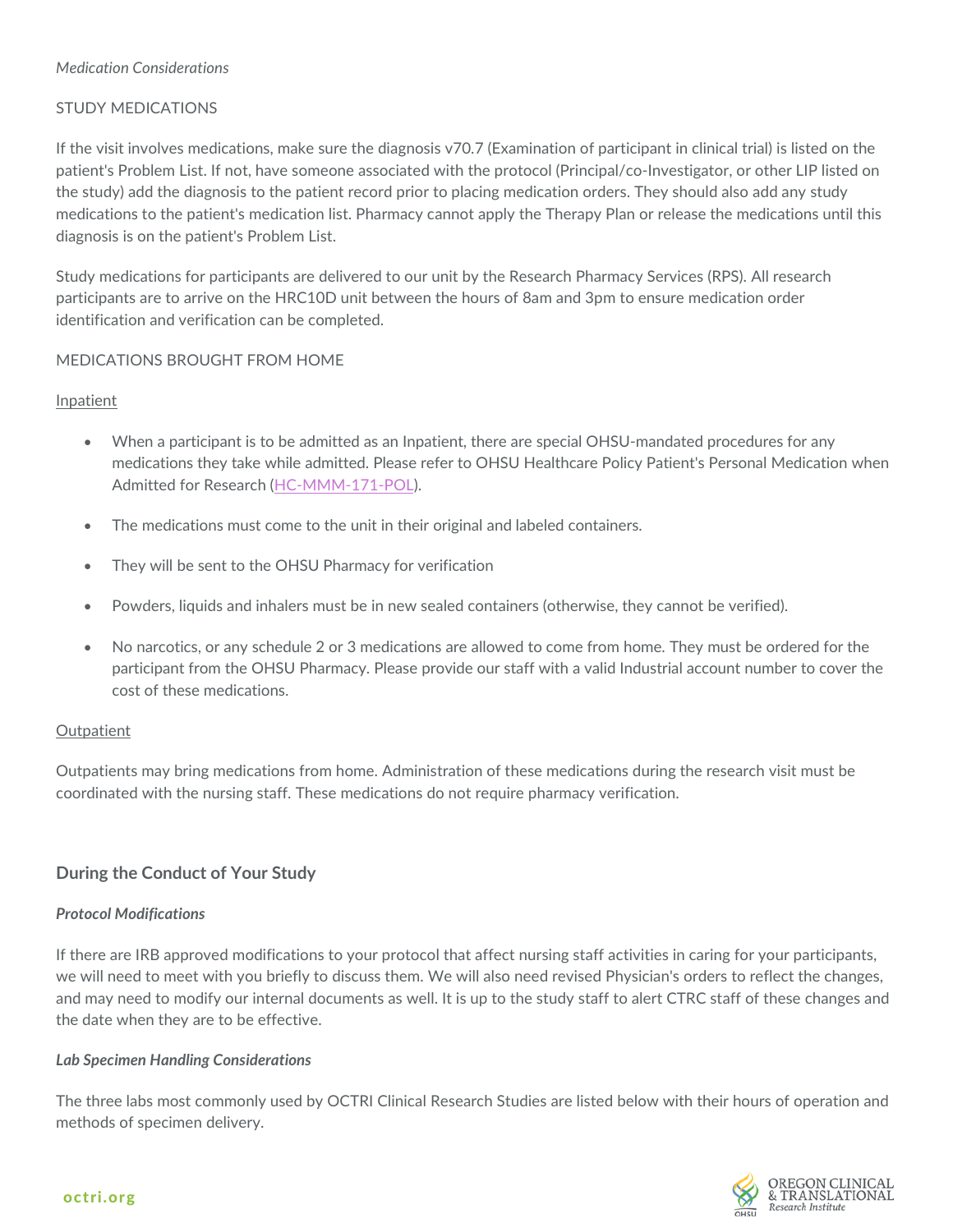For specimen-processing needs after hours and on weekends, please alert OCTRI scheduling (octrisch@ohsu.edu) when you confirm the visit.

# *OCTRI Core Laboratory*

- M-F 0700-1700
- Hand deliver to lab

# *OHSU Clinical Pathology*

- All days All hours
- Pneumatic tube

# *OHSU Lipid Lab*

- M-F 0930-1730
- Hospital Transportation, Pneumatic tube

# *Caregivers, Family Members, and Visitors*

# *Caregivers*

For participants who need to come to 10D with caregivers, please make those arrangements with the scheduler at the same time you schedule your participant visit. We will do our best to provide suitable accommodation for the caregiver.

# *Visitors*

As a general rule, a participant may have visitors during their study visit on 10D. Visitors may not stay overnight, and are expected to leave the unit by 2300. Food is not provided to visitors, but there are many food service areas on the OHSU campus where they may purchase meals and snacks. Pediatric visitors present special concerns to our unit in terms of their safety. We require children to be closely attended at all times, be escorted if they leave the unit, and leave by unit by 2300.

The CTRC staff may exclude a visitor at their discretion if the visitor's presence interferes with study procedures.

# **Cancellation policy**

# *Greater than 24 hour notice:*

• Please email OCTRI Scheduling[: octrisch@ohsu.edu.](mailto:octrisch@ohsu.edu)

# *If less than 24 hour notice:*

- *Outpatient side*: In addition to emailing OCTRI Scheduling: [octrisch@ohsu.edu,](mailto:octrisch@ohsu.edu) please also call the clinic desk at 503-494-0150. If after hours, please leave a message.
- *Inpatient, Infusion Services, and Day Patients with RN services*: Please call the nursing station at 503-494-7602. If given enough notice, we can also inform pharmacy of the cancellation to prevent mixing/preparing of the research study drug. Please email OCTRI Scheduling: [octrisch@ohsu.edu.](mailto:octrisch@ohsu.edu) Nursing staff are NOT able to reschedule; this is done through OCTRI scheduling.